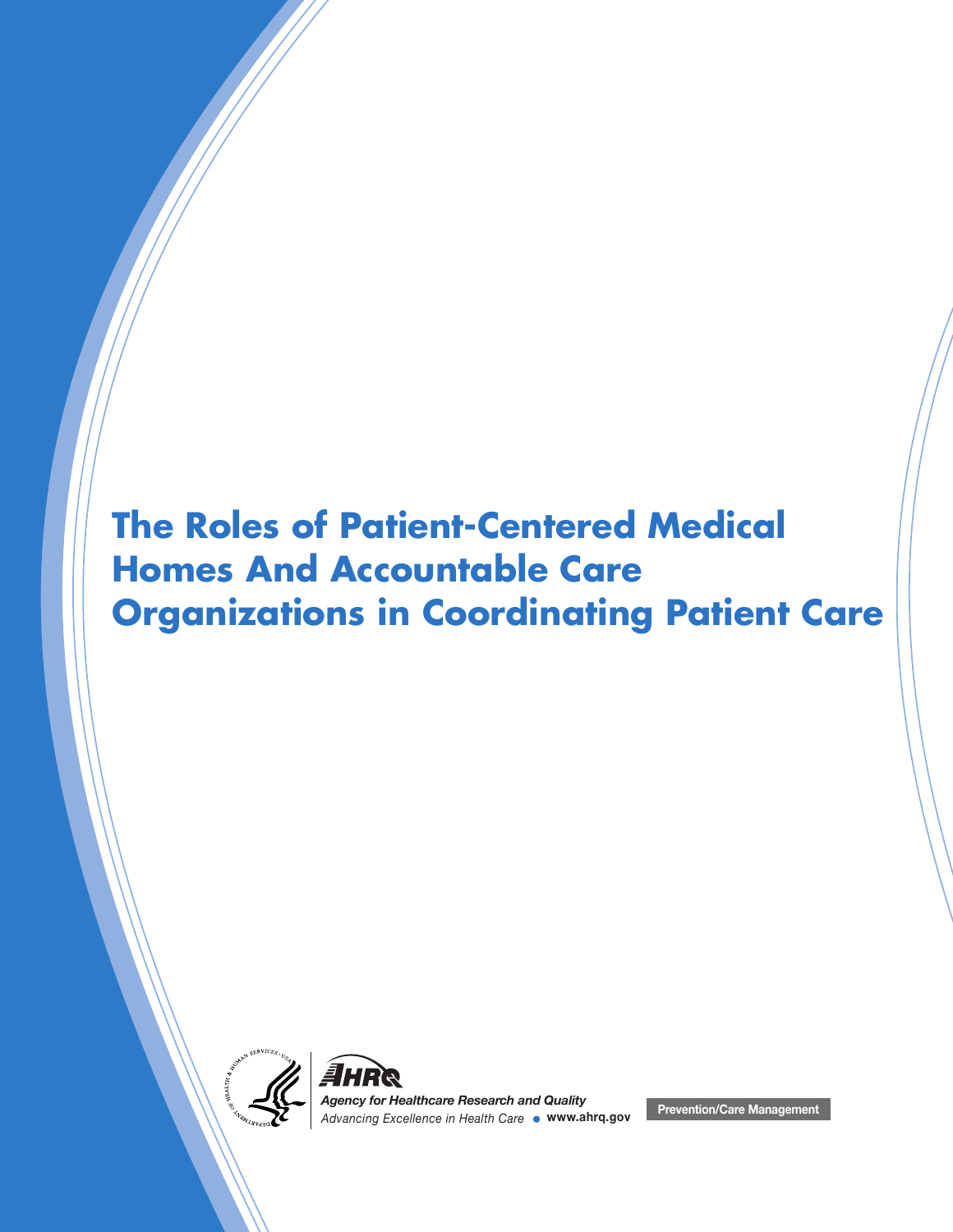# **The Roles of Patient-Centered Medical Homes And Accountable Care Organizations in Coordinating Patient Care**

Agency for Healthcare Research and Quality U.S. Department of Health and Human Services 540 Gaither Road Rockville, MD 20850 www.ahrq.gov

David Meyers, Agency for Healthcare Research and Quality Debbie Peikes, Mathematica Policy Research<sup>a</sup> Janice Genevro, Agency for Healthcare Research and Quality Greg Peterson, Mathematica Policy Research<sup>a</sup> Erin Fries Taylor, Mathematica Policy Research<sup>a</sup> Tim Lake, Mathematica Policy Research<sup>a</sup> Kim Smith, Mathematica Policy Research Kevin Grumbach, University of California, San Francisco

<sup>a</sup>The work of these authors was supported under Contract Number HHSA290200900191TO2 to Mathematica Policy Research.

**AHRQ Publication No. 11-M005-EF December 2010**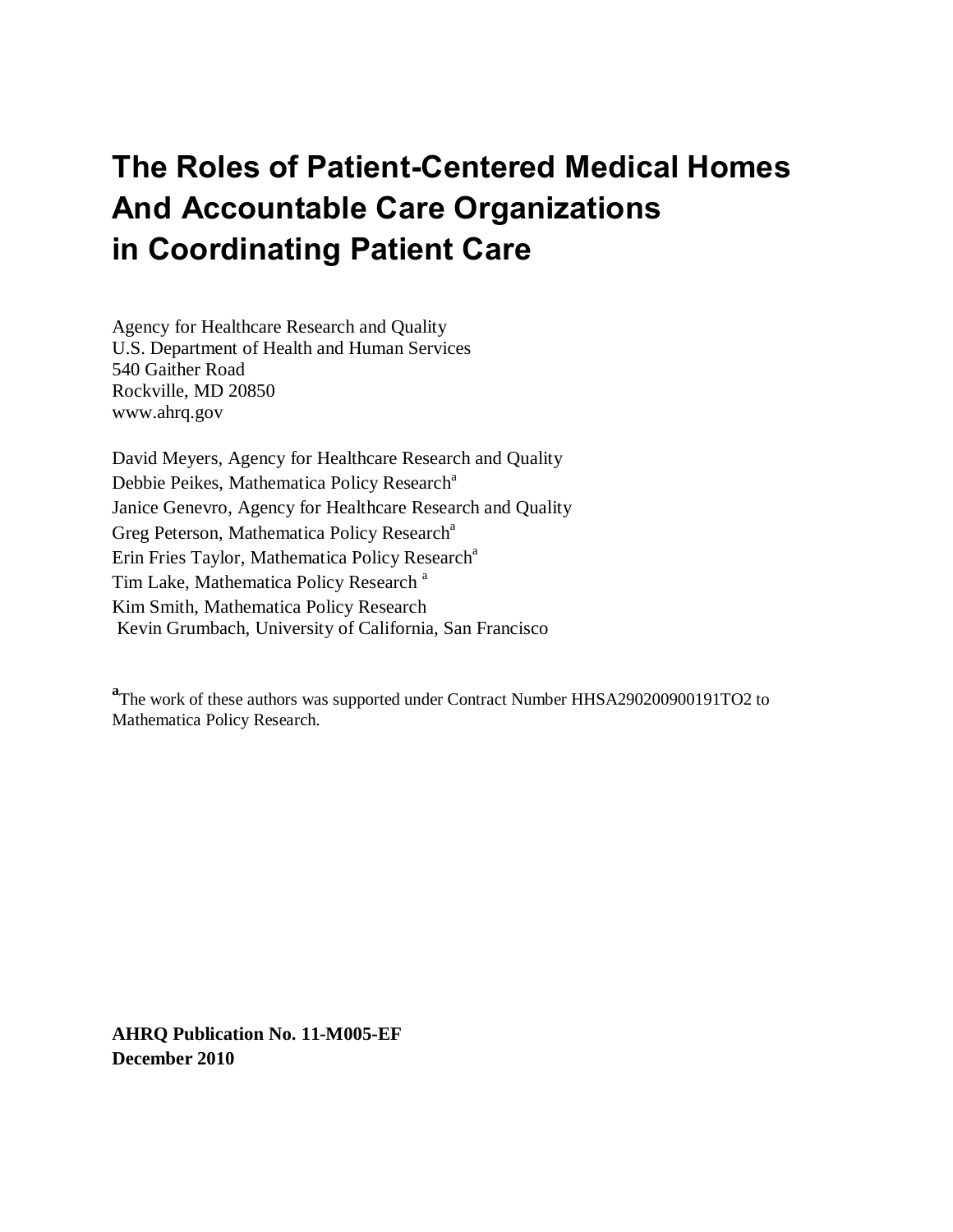This document is in the public domain and may be used and reprinted with permission except those copyrighted materials that are clearly noted in the document. Further reproduction of those copyrighted materials is prohibited without the specific permission of copyright holders.

#### **Suggested Citation:**

Meyers D, Peikes D, Genevro J, Peterson Greg, Taylor EF, Tim Lake T, Smith K,Grumbach K. The Roles of Patient-Centered Medical Homes and Accountable Care Organizations in Coordinating Patient Care**.** AHRQ Publication No. 11-M005-EF. Rockville, MD: Agency for Healthcare Research and Quality. December 2010.

None of the investigators has any affiliations or financial involvement that conflicts with the material presented in this report.

This project was funded by the Agency for Healthcare Research and Quality (AHRQ), U.S. Department of Health and Human Services. The opinions expressed in this document are those of the authors and do not reflect the official position of AHRQ or the U.S. Department of Health and Human Services.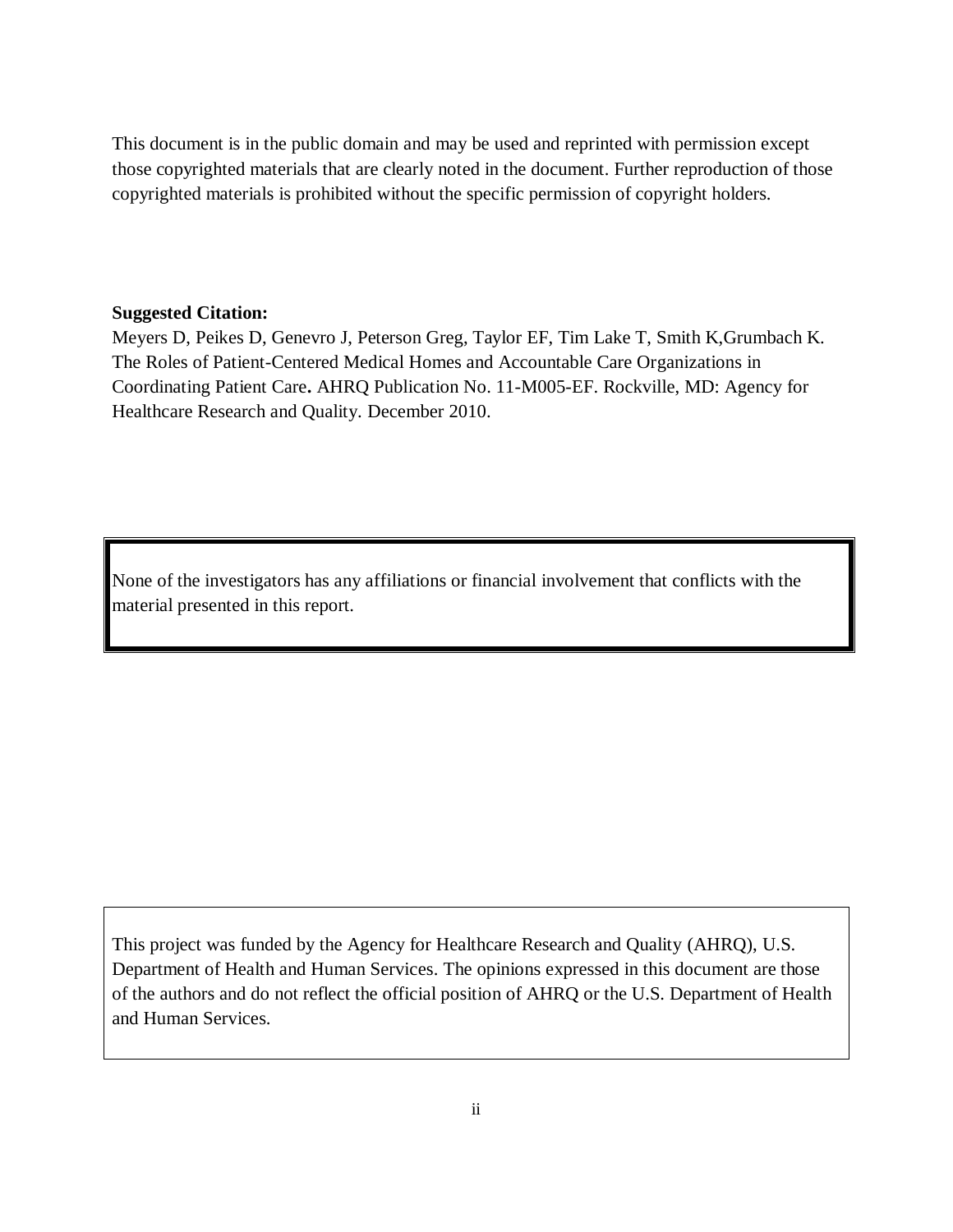# **Contents**

| IV. Suggested Roles of Medical Homes and ACOs in Coordinating Patient Care 7 |  |
|------------------------------------------------------------------------------|--|
|                                                                              |  |
|                                                                              |  |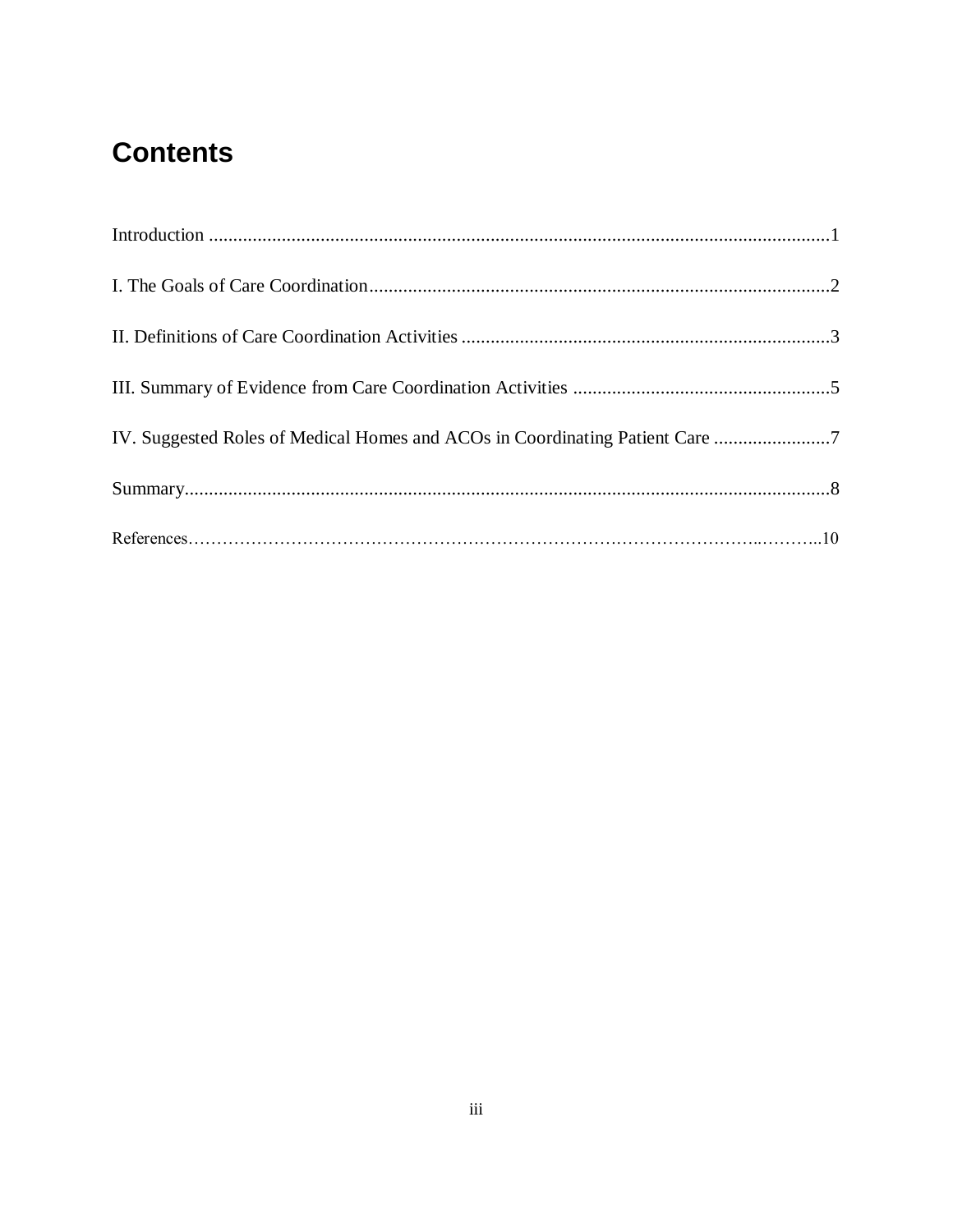### <span id="page-4-0"></span>**Introduction**

l

The effective coordination of a patient's health care services is a key component of highquality and efficient care. Two relatively new models in health policy—the patient-centered medical home (PCMH) and Accountable Care Organizations (ACOs)—provide an opportunity to increase the extent and effectiveness of care coordination in the United States.<sup>1</sup> (American Academy of Family Physicians et al., 2007)

The two models can work in tandem, with medical homes providing the direct coordination of services and ACOs providing the infrastructure and incentives to facilitate collaboration across different types of providers and organizations.

For the purpose of this brief, we define care coordination as:

*The deliberate organization of patient care activities between two or more participants (including the patient) involved in a patient's care to facilitate the appropriate delivery of health care service. (* McDonald et al., 2007.)

Care coordination improves the quality, appropriateness, timeliness, and efficiency of clinical decisions and care, thereby improving the quality and efficiency of health care overall.

In this brief we first describe the goals of care coordination and the central role for primary care, followed by the specific activities involved in care coordination. Next we summarize the evidence on the effectiveness of different care coordination activities that PCMHs and ACOs can pursue. Finally, we suggest roles for PCMHs and ACOs in coordinating care and summarize key points.

<sup>&</sup>lt;sup>1</sup> While the specific concept of the PCMH is relatively new, the idea of the medical home was developed more than 40 years ago in the field of pediatrics (American Academy of Family Physicians et al. 2007)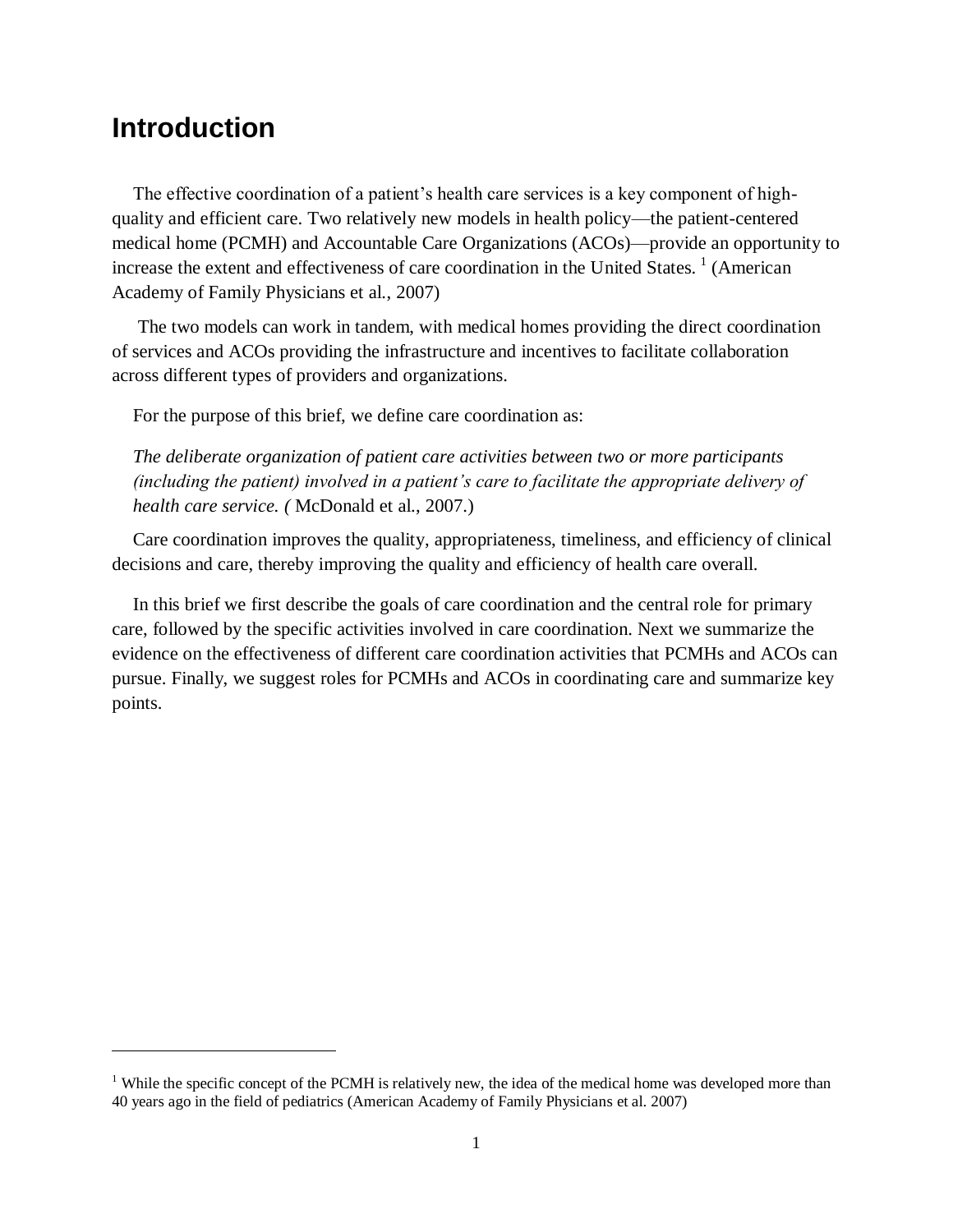### <span id="page-5-0"></span>**I. The Goals of Care Coordination**

The two fundamental goals of care coordination are:

- To *transfer information*, such as medical history, medication lists, test results, and patient preferences, appropriately from one participant in a patient's care to another. This includes transferring information to or from the patient.
- To *establish accountability* by clarifying who is responsible for each aspect of a patient's overall care. This includes specifying who is primarily responsible for key care delivery activities, the extent of that responsibility, and when that responsibility will be transferred to other care participants. The accountable entity (whether a health care professional, care team, or health care organization) accepts responsibility for failures in the aspect(s) of care for which it is accountable. The patient or family also at times may be the accountable entity.

Coordination of care is one of the core functions of primary care. As conceptualized by Barbara Starfield and the Institute of Medicine, primary care consists of providing accessible, comprehensive, longitudinal, and *coordinated* care in the context of families and community. (National Academy of Sciences, 1996.) In this model, primary care promotes cohesive care by integrating the diverse services a patient may need. This integrative function–interpreting with patients the meaning of many streams of information and working together with the patient to make decisions based on the fullest understanding of this information in the context of a patient's values and preference–is one of the under-recognized and under-appreciated values of primary care. Nonetheless, it is one of the main reasons that primary care contributes substantially to the value of health care in many different health systems. (Starfield, 2005.)

Appropriate care coordination depends in large measure on the complexity of needs of each patient or population of patients. As complexity increases, the challenges involved in facilitating the delivery of appropriate care also increase, often exponentially. Factors that increase the complexity of care include multiple chronic or acute physical health problems, the social vulnerability of the patient, and a large number of providers and settings involved in a patient's care. Patients' preferences and their abilities to organize their own care can also affect the need for care coordination. For patients with uncomplicated care needs in ambulatory settings, primary care physicians may be able to coordinate care effectively as part of their routine clinical work. However, increasingly complex needs can overwhelm these informal or implicit coordinating functions, leading to the need for a care team to explicitly and proactively coordinate care. These teams might include individuals who specifically assume responsibility for coordinating a patient's care. For example, a frail elderly man with heart failure may benefit from a nurse care manager working in concert with his primary care physician and cardiologist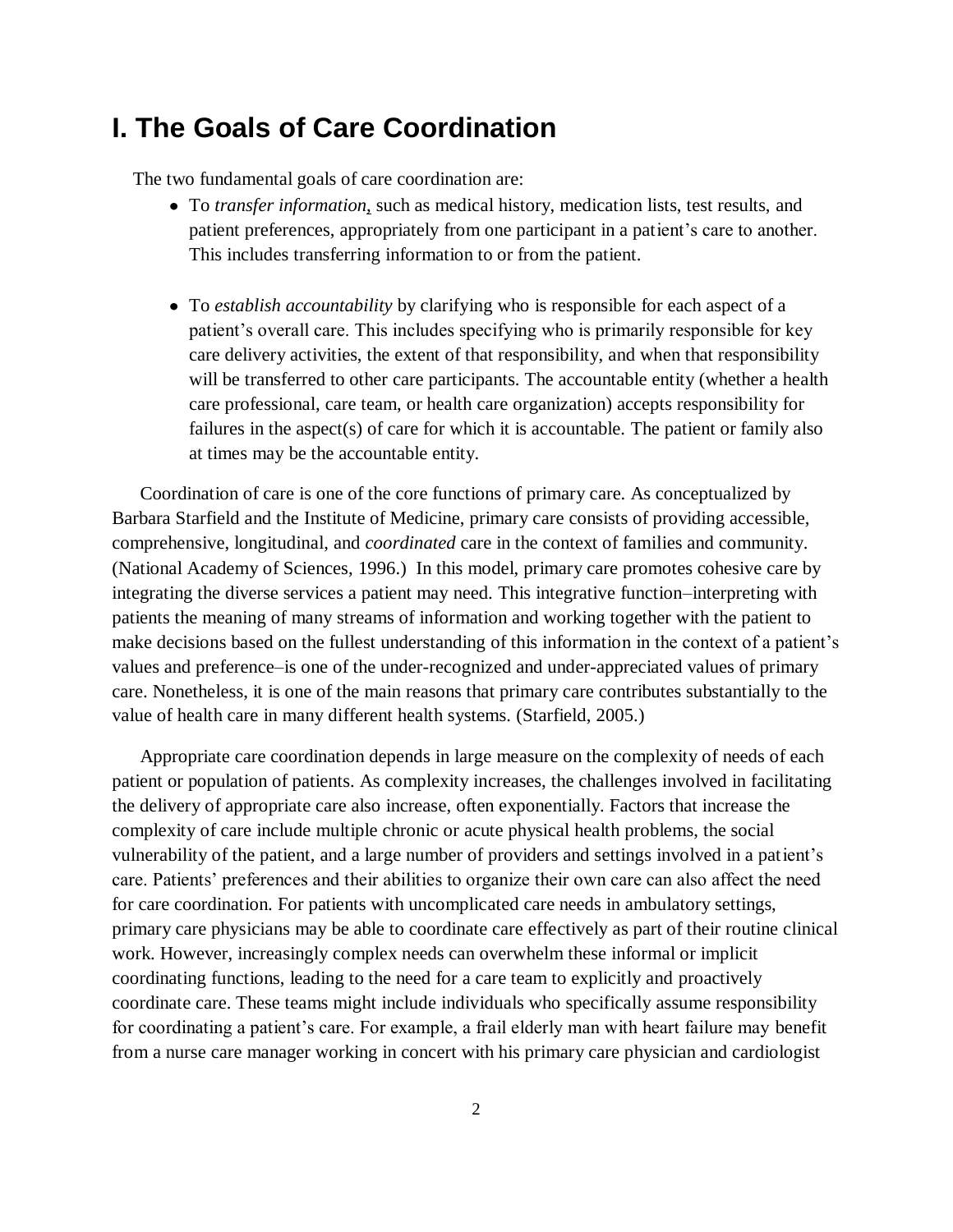to coordinate services to optimize his functional status and reduce the likelihood of hospitalization.

Care coordination, however, is valuable for all patients, including those without complex chronic conditions. For example, the involvement of a primary care clinician in coordinating care for a patient with occasional migraine headaches and intermittent dyspepsia can reduce the likelihood of the patient receiving medications that have adverse drug interactions prescribed by different specialists focusing on each problem separately. Similarly, coordination between a radiologist, emergency department (ED) physician, and primary care clinician can be important in assuring appropriate followup of a worrisome incidental finding on a CT scan obtained in the ED for an unrelated acute problem.

#### <span id="page-6-0"></span>**II. Definitions of Care Coordination Activities<sup>1</sup>**

Care coordination includes six specific activities:

*1. Determine and update care coordination needs:* Care coordination needs are based on a patient's health care needs and treatment recommendations, which reflect physical, psychological, and social factors. Coordination needs also are determined by the patient's current health and health history; functional status; self-management knowledge and behaviors; and needs for support services. The assessment of both care needs and care coordination needs should identify the patient's preferences and goals for health care. The assessment should be updated periodically and after new diagnoses or other changes in health or functional status. Needs assessment is an often overlooked foundational element in care coordination.

2. *Create and update a proactive plan of care*<sup>2</sup>: Establish and maintain a plan of care, jointly created and managed by patients and their families and their health care team. The plan of care outlines the patient's current and long-term needs and goals for care, identifies coordination needs, and addresses potential gaps. It also clarifies how the patient will reach the goals and who is responsible for implementing each part of the plan (e.g. the physician, care team, or patient). The care plan anticipates routine needs and tracks current progress toward patient goals.

*3. Communicate:* Exchange information, preferences, goals, and experiences among participants in a patient's care. Communication takes place in many forms including in person, over the phone, and in writing, both on paper

<sup>&</sup>lt;sup>2</sup> Definition adapted from McDonald, et al, Care Coordination Measures Atlas, Agency for Healthcare Research and Quality, Forthcoming.

 $3$  Definition adapted from Brown et al. 2004.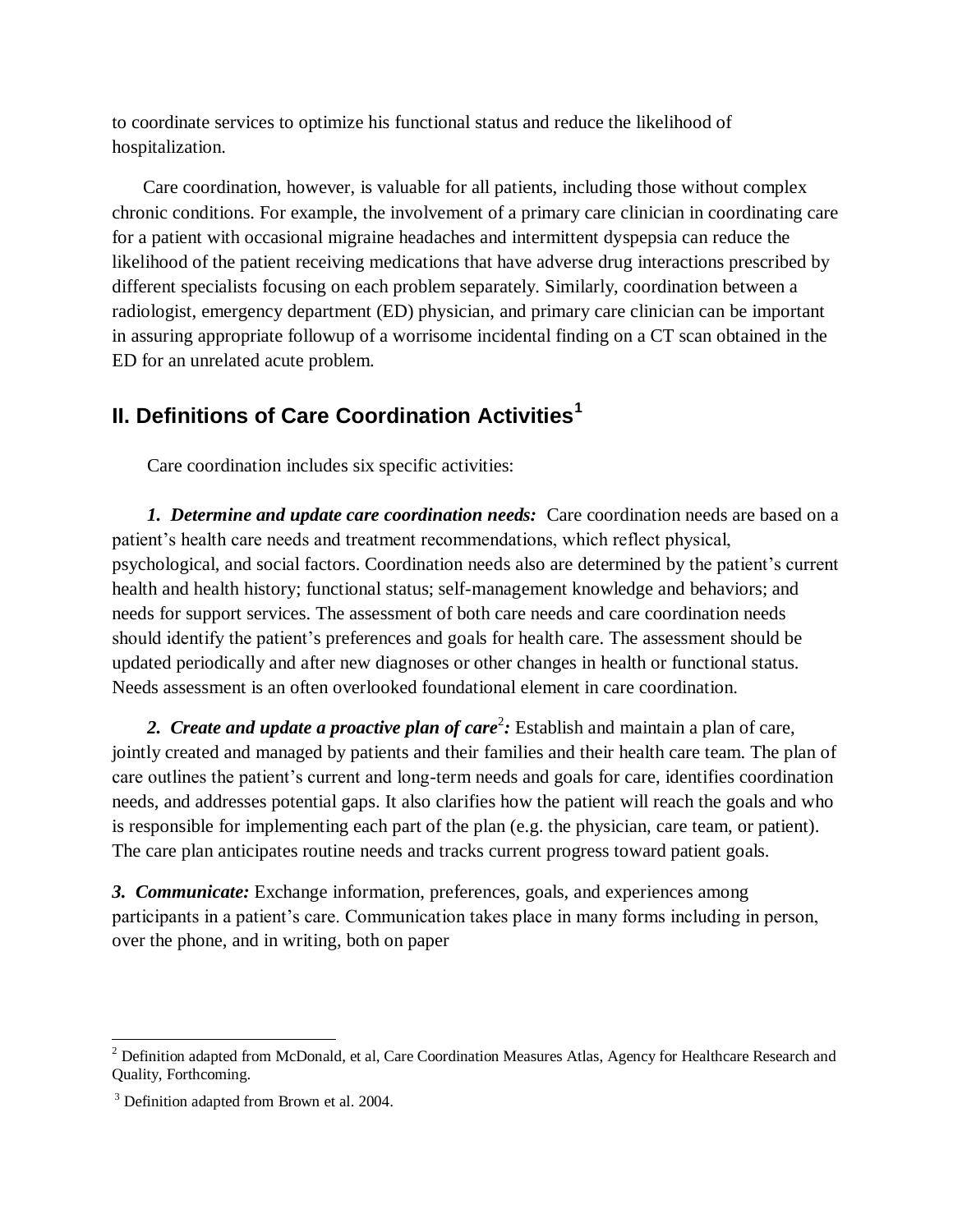over the phone, and in writing, both on paper and electronically. It also may be done directly or asynchronously.

- a. *Between health care professionals and patients and their families:* Ensure that patients' preferences, goals, and experiences are communicated to providers, and that providers communicate to patients their assessment of the patient's health needs and care plans. Communication should be culturally and linguistically appropriate.
- b. *Within teams of health care professionals:* Ensure that information and accountability are explicitly exchanged among members of the patient's care team. Professionals should continually ask themselves, "What do I know that others need to know?" and share appropriate information.
- c. *Across health care teams or settings:* While similar to communication within teams, communication across teams and settings cannot rely on close proximity, frequent interactions, and personal connection to assure timely transfer of information and accountability. Timely, targeted, and formal communication systems across settings must be built, utilized, and maintained.

*4. Facilitate transitions:* Share information among providers and patients when the accountability for some aspect of a patient's care is transferred between two or more health care entities. Transitions require transfer of both accountability and information. This is especially critical when care moves between distinct settings, such as during a hospital discharge. Patients (and their families) often assume greater responsibilities during care transitions, especially when moving from a higher to lower level of care intensity. Patients, however, generally do not assume all responsibility for their care, and the health care providers who are assuming responsibility need to be included in the transfer of information during transitions. Examples include transitions from the inpatient (hospital) or skilled nursing facility setting to the ambulatory setting (i.e., physician's office), as well as transitions from acute episodes of care to chronic disease management.

*5. Connect with community resources:* Provide, and if necessary, coordinate services with additional resources available in the community that help support patients' health and wellness or meet their care goals. Community resources are any service or program outside the health care system that may support a patient's health and wellness. These include financial resources (e.g., Medicaid, food stamps), social services, educational resources, accessible schools for pediatric patients, support groups, or support programs (e.g., Meals on Wheels).

*6. Align resources with population needs:* At a system-level, assess the needs of populations to identify and address gaps in services. Aggregating the needs assessments of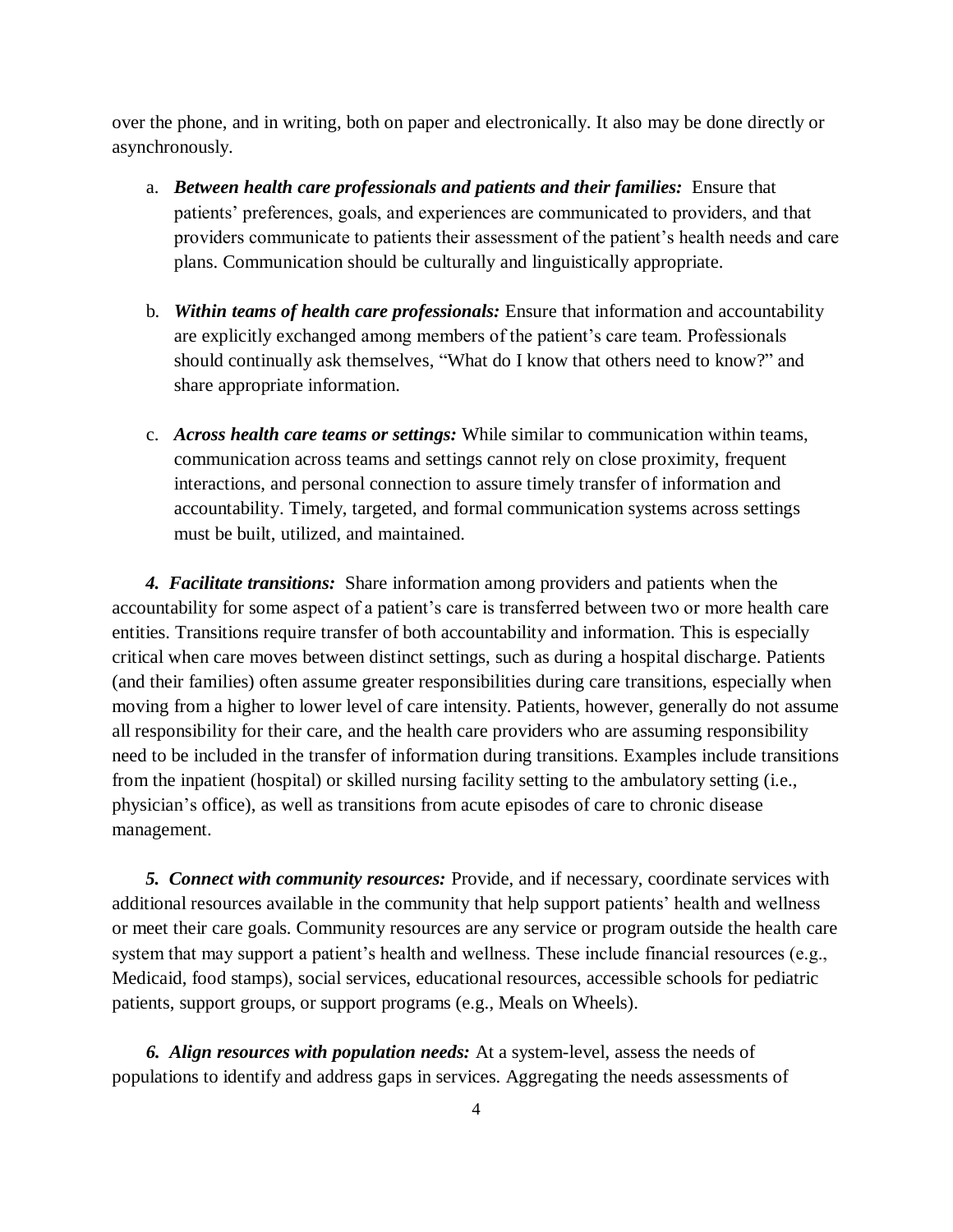individual patients is one method that should be used to identify the population's needs. Care coordination and feedback from providers and patients should also be used to identify opportunities for improvement. Examples of such population health coordination might be identifying clusters of patients who smoke and offering smoking cessation programs in those neighborhoods and identifying long wait times for specific subspecialty consultations and designing electronic referral systems that reduce referral delays.

# <span id="page-8-0"></span>**III. Summary of Evidence from Care Coordination Activities**

A review of existing evidence on care coordination suggests that some approaches work while others are not effective. We note that almost all models do not test the effects of care coordination in isolation, but rather in combination with some direct clinical services.

#### **What Works**

- Primary care, defined as coordinated comprehensive first contact care, is strongly associated with improved health and health system functioning. (Starfield, 2005.)
	- o Recent *comprehensive* efforts to strengthen primary care, including implementation of the PCMH model, which includes an emphasis on the core coordinating functions of primary care, are demonstrating improved patient experience, improved staff experience, improved quality, and reduced ED and hospital utilization. (Reid et al. 2010; Paulus et al. 2008.)
- Well-designed, targeted care coordination interventions delivered to the right people can improve patient, provider, and payer outcomes.
	- o Some models that combined care coordination and care have improved health outcomes and/or reduced hospitalizations, readmissions, and/or costs. (Paulus et al. 2008; Friedberg et al. 2009; Reid et al. 2009, 2010; Dorr et al. 2008; Leff et al. 2009; Counsell et al. 2007, 2009; Naylor et al. 2004; Coleman et al. 2006; Jack et al. 2009; Peikes et al. 2009.) Not all programs have been shown to be effective. (CMS 2008; McCall et al. 2008; Chen et al. 2007; Peikes et al. 2009.) Among effective programs, effects on hospitalization rates range from 8% to 46% reductions. Most have been determined to be effective only for high risk patients. (Peikes et al. 2009; Dorr et al. 2008; Leff et al. 2009; Counsell et al. 2007, 2009; Naylor et al. 2004; Coleman et al. 2006; Jack et al. 2009.)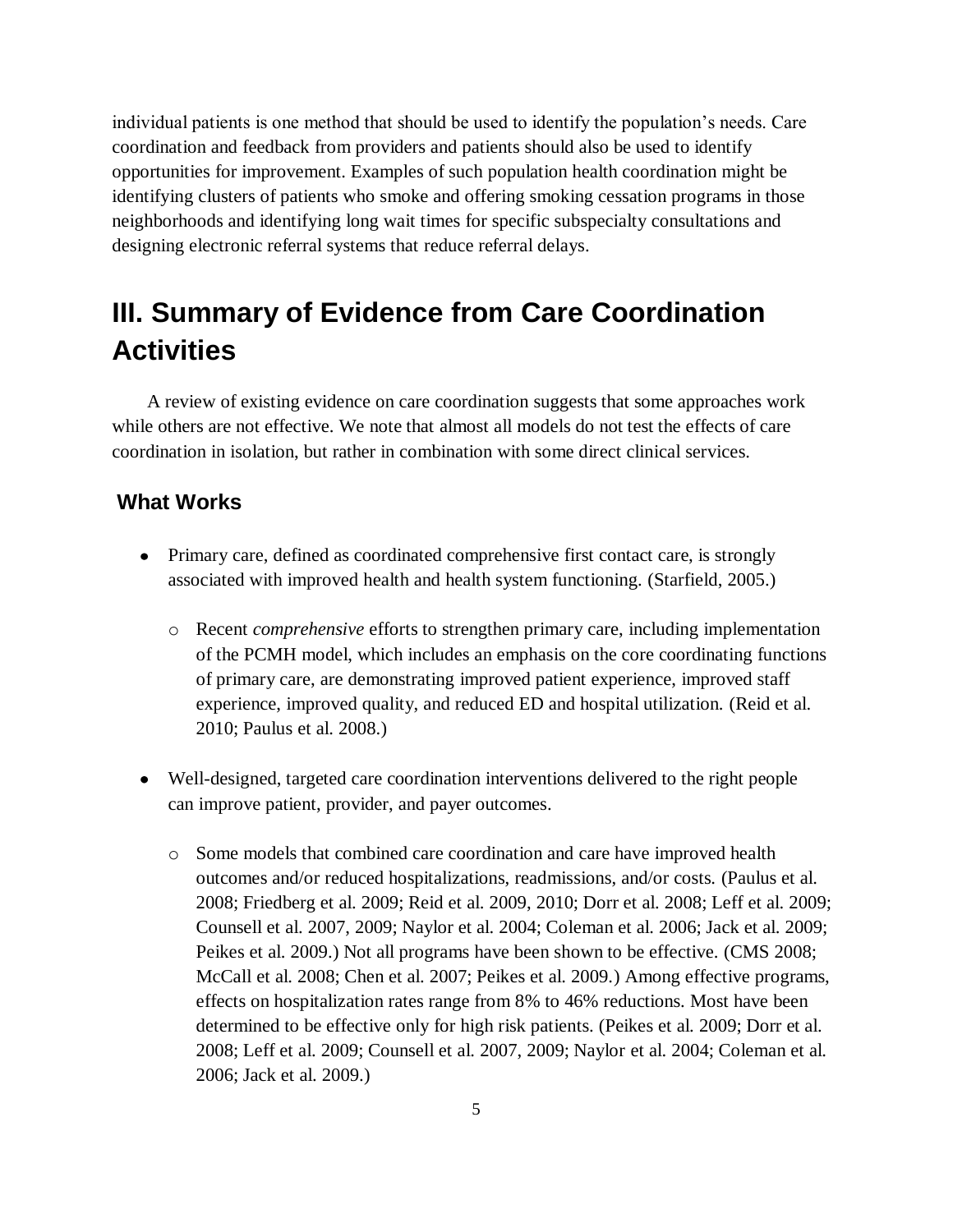- Targeted care coordination can be effective in several different settings.
	- o Some successful models of targeted care coordination have been embedded in primary care offices. (Paulus et al. 2008; Friedberg et al. 2009; Reid et al. 2010; Dorr et al. 2008; Leff et al. 2009; Counsell et al. 2007, 2009.)
	- o Other successful models of targeted care coordination have been administered outside the primary care practice but have built strong, personal links with the staff of primary care and specialty care offices. (Naylor et al. 2004; Coleman et al. 2006; Jack et al. 2009; Peikes et al. 2009.)
	- o Some transitional care interventions have demonstrated positive results by using a targeted form of care coordination to empower and inform patients and families during the period of transition without directly engaging clinical care providers. (Naylor et al. 2004; Coleman et al. 2006; Jack et al. 2009.)
- Most successful models of care coordination have incorporated some (and often a high degree of) face-to-face interaction between patients and care coordinators to establish and maintain personal relationships.
- Almost all successful models of targeted care coordination have incorporated some face-to-face interaction between the designated care coordinators and clinicians.
- Targeted care coordination interventions are frequently most successful (or only successful) for high-risk/high need patients.

#### **What Has Not Worked**

- Disease management services provided primarily by telephone have not been effective for Medicare beneficiaries.
- Targeted care coordination services provided to low-risk Medicare patients have not been shown to improve the quality or utilization of care and at times have increased overall costs.
- Patient enrollment and participation in targeted care coordination programs have been challenging to achieve. Support by the patient's existing providers has helped promote participation.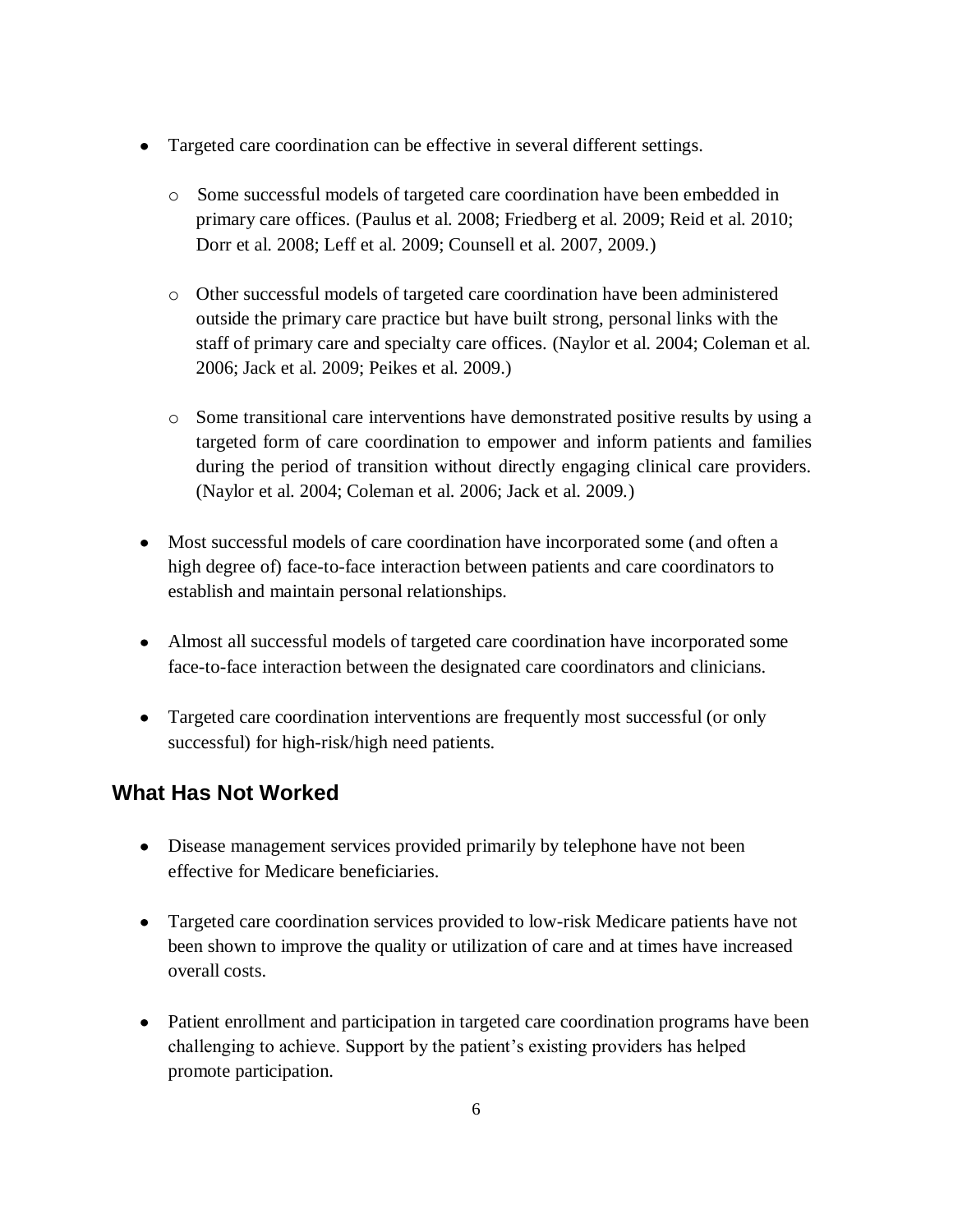# <span id="page-10-0"></span>**IV. Suggested Roles of Medical Homes and ACOs in Coordinating Patient Care**

From the vantage point of the PCMH, care coordination is a core activity. Through proactive care teams, primary care medical homes can both coordinate care with and for patients and use the results of good care coordination to develop appropriate care plans. For most patients in a primary care practice, the medical home team – which might include nurses, pharmacists, nurse practitioners, physicians, physician assistants, medical assistants, educators, behavioralists, social workers, care coordinators, and others – will take the lead in working with the patient to define care needs and to develop and update a plan of care. The PCMH team is also responsible for assuring communication with patients and their families and across the primary care team. The PCMH is responsible for partnering with professionals and teams in other settings that participate in a given patient's care including at times of care transitions. The PCMH should also be involved in connecting with community resources and aligning resources, although these functions may be led by or supported by other providers external to the PCMH.

It is critical that PCMHs have the resources needed to accomplish care coordination activities. Traditional fee-for-service reimbursement schemes that pay only for face-to-face visits with primary care professionals undermine the provision of care coordination services, especially for complex patients. A recent study of high-functioning primary care practices found that in addition to seeing an average of 18 patients, physicians also handle an average of 24 telephone calls, 17 emails, 12 prescription refills, and 45 reviews of laboratory, imaging, or consultation reports per day. (Baron 2010.) Requiring additional activities without compensation is unlikely to result in increased care coordination.

From the vantage point of an ACO, coordination of care is critical to achieving the dual goals of high-quality and high-value care. Building on the care coordination efforts of PCMHs, ACOs can ensure and incentivize communications among teams of providers operating in varied settings. Additionally, ACOs can facilitate transitions and align resources to meet the clinical care and care coordination needs of populations. This work includes and extends beyond creating hospital discharge care coordination programs to creating a "medical neighborhood" where providers share information with one another. Recognizing that, at times, primary responsibility for care coordination for specific patients, including assessing needs and developing a care plan, may be assigned to non-primary care specialty teams (for example, when patients are receiving a complex set of services for a particular disease, such as cancer or severe mental illness), ACOs can ensure that these transitions of accountability happen and that specialty teams are ready, willing, and able to provide these services. ACOs can also develop and support systems for care coordination for patients who reside in non-ambulatory care settings. Health information technology (Health IT) systems also are critical for the successful transfer of information. These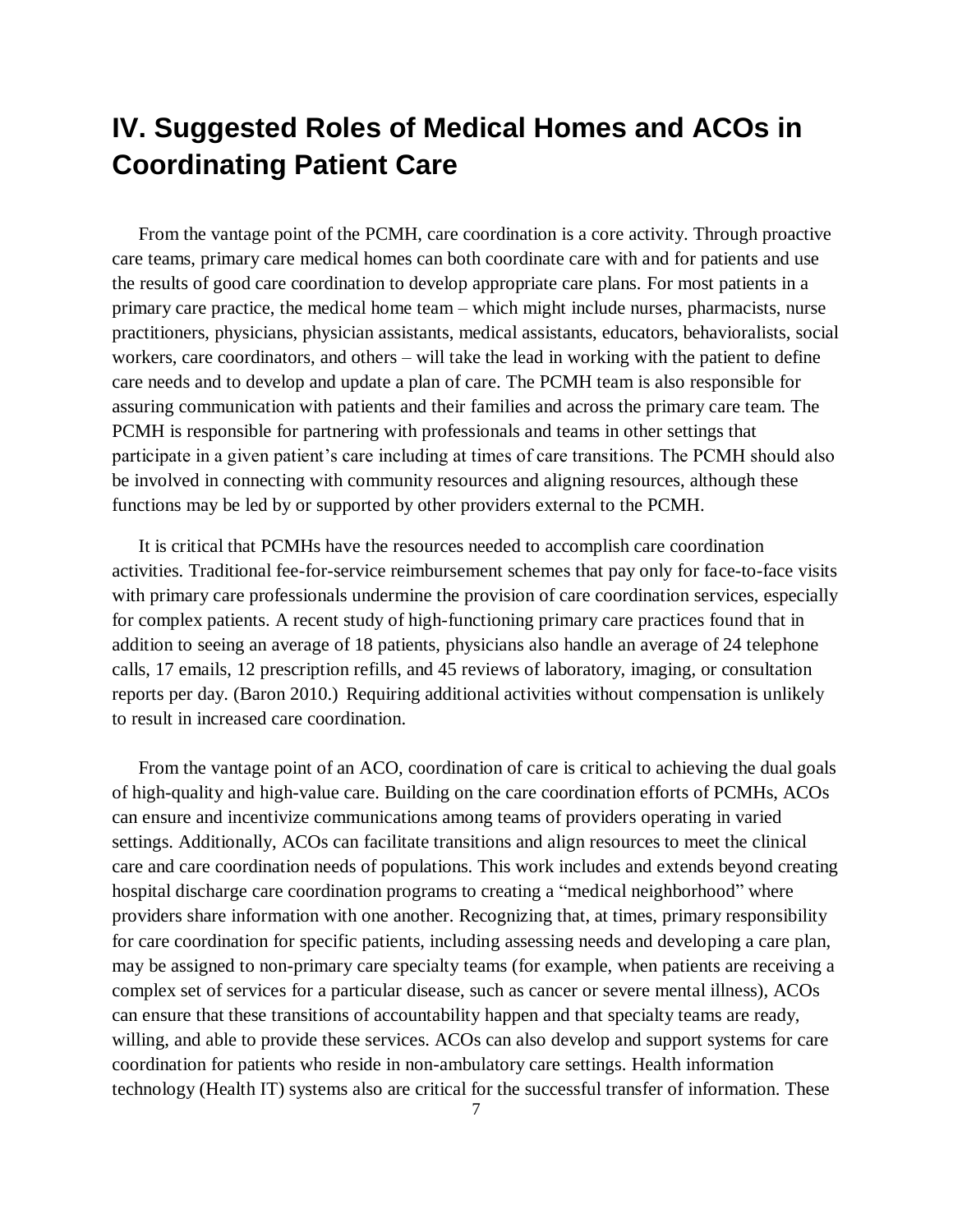systems, when used appropriately, can play a critical role in establishing and monitoring accountability. For example, an ACO could use Health IT to monitor the timeliness and completeness of information flows between primary care providers and specialists, and use the tracking information to incentivize high levels of responsiveness and collaboration.

**Bringing the PCMH and ACO Perspectives Together.** A concept that bridges the PCMH and ACO perspectives on care coordination is "integrated care." As articulated by Anne Beal and the Aetna Foundation, "Integrated health care starts with good primary care and refers to the delivery of comprehensive health care services that are well coordinated with good communication among providers; includes informed and involved patients; and leads to highquality, cost-effective care. At the center of integrated health care delivery is a high-performing primary care provider who can serve as a medical home for patients." (Aetna Foundation 2010.) As this definition indicates, a well-functioning patient-centered medical home is a necessary component of integrated care—but it is not sufficient. True integration also requires the type of cohesive medical neighborhood that is envisioned as a product of ACOs.

## <span id="page-11-0"></span>**Summary**

- Care coordination is an essential function of primary care and the PCMH.
- PCMHs require additional resources for care coordination. Health IT, appropriatelytrained staff for team-based models of care coordination, and payment models that compensate PCMHs for the effort devoted to care coordination activities that fall outside the in-person patient visit may help to encourage coordination.
	- o Current fee-for-service based reimbursement systems are not adequate to support care coordination functions in primary care and in fact disincentivize needed investments and activities.
- While all patients have care coordination needs and benefit from receiving appropriate coordination and the resulting improved care management, patients with complex health needs will benefit the most from care coordination.
	- o Patient assessments should guide more intensive and personalized services to those with the greatest needs.
- Patients with conditions requiring complex care from multiple providers often need enhanced coordination of services. These enhanced services may require the support of skilled care coordinators who work closely with patients, families, and clinicians.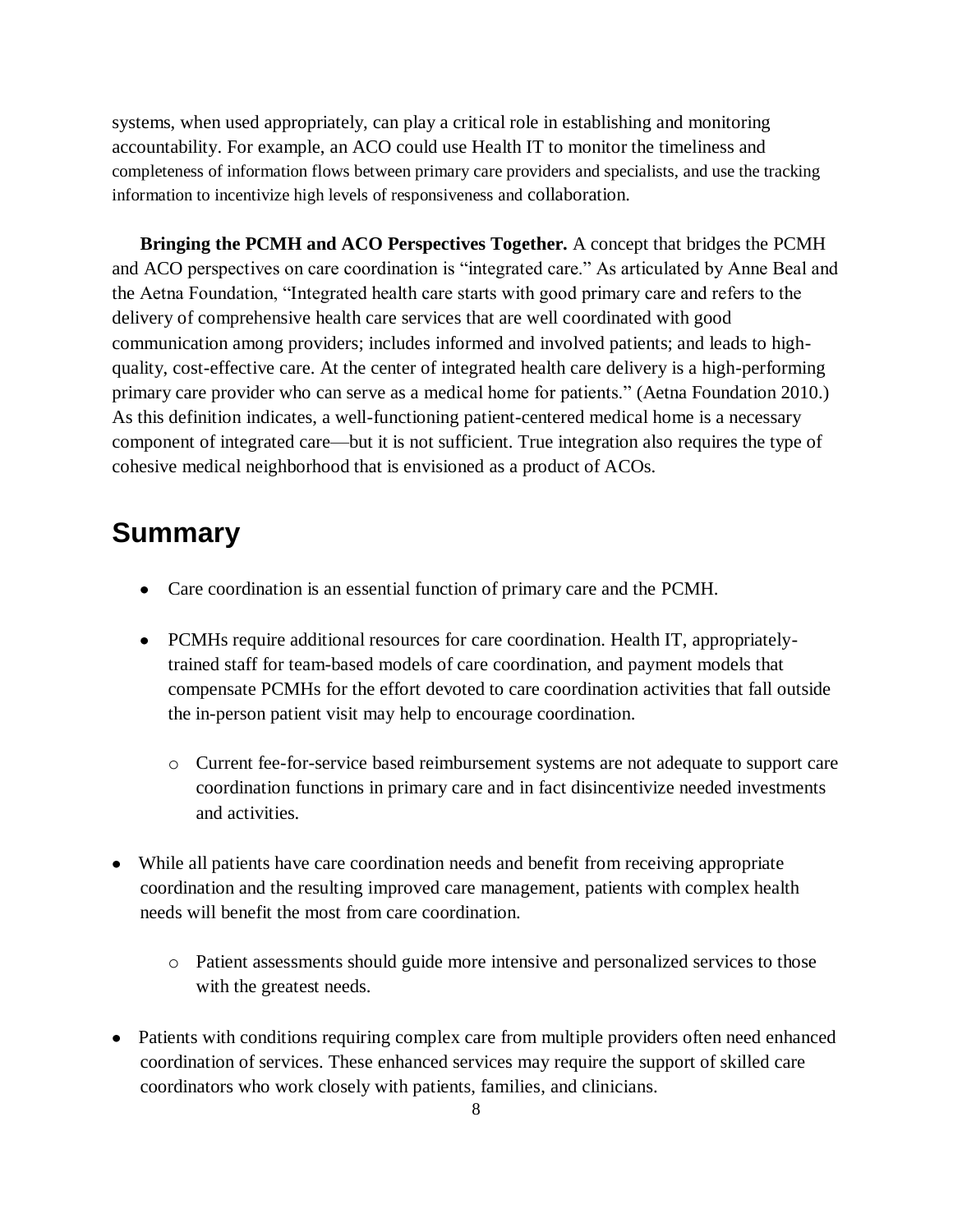- o Evidence suggests that care coordinators should be supported in having some face-toface contact with patients in order to build trusting relationships.
- o Comprehensive care coordinators can be integrated into PCMH primary care teams; if they operate in community settings outside of the PCMH office, coordinators must develop close and strong relationships with health professionals and teams.
- o In addition to primary care-based care coordination, ACOs should develop additional care coordination programs for other settings including hospitals.
- The structures and functions of ACOs allow them to ensure high-quality care coordination by incentivizing both cooperation across care teams and settings and the transfer of accountability and information. Additionally, ACOs are well suited to aligning resources to meet population care coordination needs.
- Care coordination interventions, both in PCMHs and ACOs, should be designed to reflect the strengths and needs of local communities.
- Multiple models of care coordination are likely to be effective. To promote learning and quality improvement, care coordination efforts in PCMHs and ACOs should be evaluated and the results shared widely.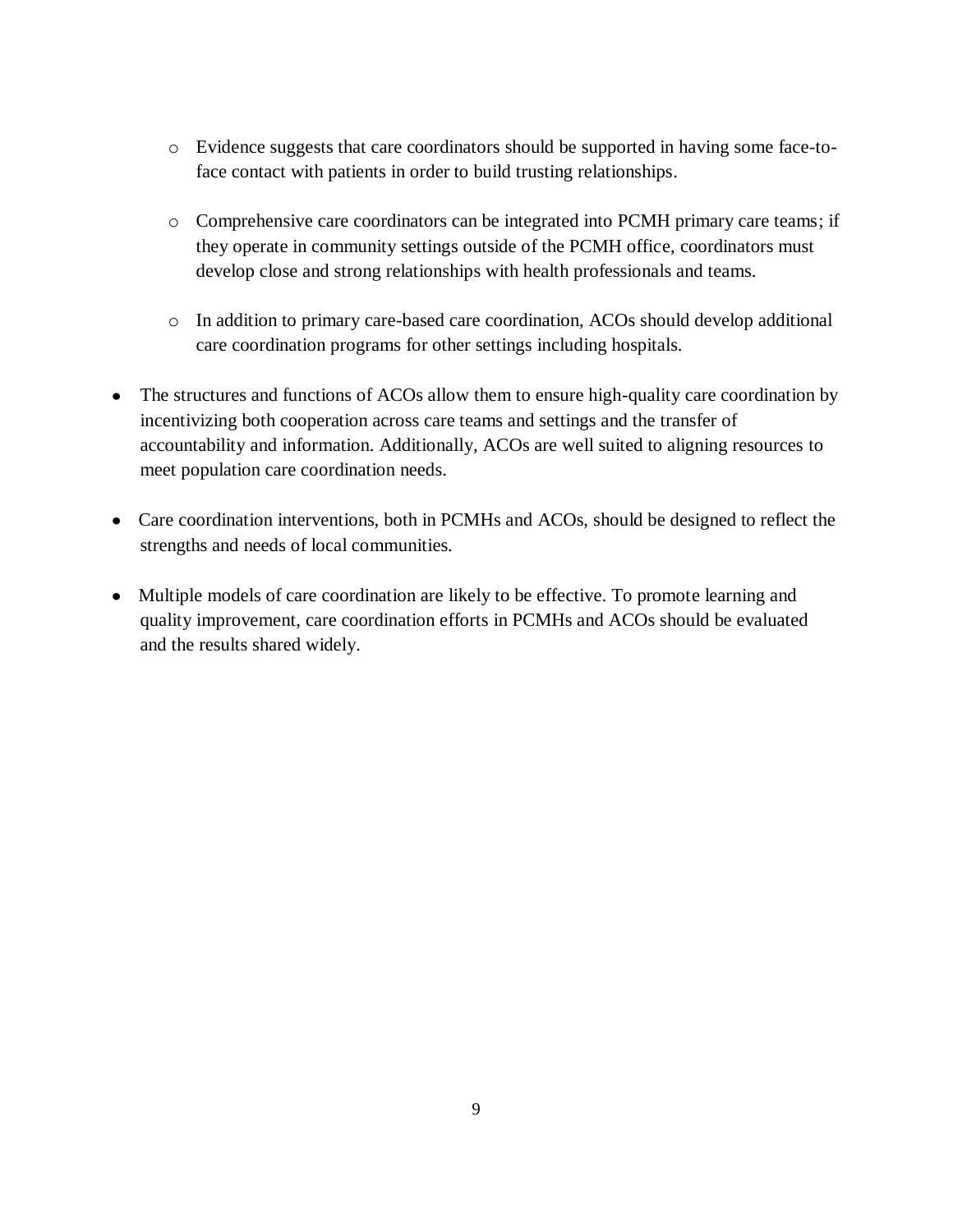### **References**

Aetna Foundation. Program Areas: Specifics. 2010. Accessed 8/2/10, at http://www.aetna.com/aboutaetna-insurance/aetna-foundation/aetna-grants/ program-area-specifics.html.

American Academy of Family Physicians, American Academy of Pediatrics, American College of Physicians, American Osteopathic Association. Joint principles of a patient centered medical home. Mar 2007. Available at: http://www.aafp.org. Accessed November 12, 2009.

Baron, R. What's keeping us so busy in primary care? A snapshot from one practice*. New Engl J Med.* 2010;362(17):1632-1636.

Brown R, Schore J, Archibald N, Chen A, Peikes D, Sautter K, Lavin B, Aliotta S, Enso T. Coordinating Care for Medicare Beneficiaries: Early Experiences of 15 Demonstration Programs, their Patients, and Providers, Report to Congress*.* Mathematica Policy Research Policy Research, Inc. May 2004.

Chen A, Brown R, Esposito D, Schore J, Shapiro R. Report to Congress on the Evaluation of Medicare Disease Management Programs. Princeton, NJ: Mathematica Policy Research, Inc. February 14, 2008. (http://www.policyarchive.org/handle/10207/bitstreams/87

95.pdf)

Coleman EA, Parry C, Chalmers S, and Min SJ. The care transitions intervention: results of a randomized controlled trial. *Arch Intern Med.* 2006;166(17):1822-1828.

Counsell SR, Callahan CM, Clark DO, et al. Geriatric care management for low-income seniors: a randomized controlled trial. *JAMA*. 2007;12;298(22):2623-2633.

Counsell, SR, Callahan CM, Tu W, Stump TE, Arling GW. Cost analysis of the geriatric resources for assessment and care of elders care management intervention*. J Am Geriatr* Soc*.* 2009;57(8):1420-1426.

Centers for Medicare & Medicaid Services. Completion of Phase I of Medicare Health Support Program. Fact Sheet. Baltimore, MD: CMS, 2008. [https://www.cms.gov/CCIP/downloads/EOP\\_FactSheet\\_FI](https://www.cms.gov/CCIP/downloads/EOP_FactSheet_FINAL_012808.pdf) [NAL\\_012808.pdf.](https://www.cms.gov/CCIP/downloads/EOP_FactSheet_FINAL_012808.pdf) Accessed June 14, 2010.

Dorr DA, Wilcox AB, Brunker CP, Burdon RE, Donnelly SM. The effect of technology-supported, multidisease care management on the mortality and hospitalization of seniors. *J Am Geriatr* Soc. 2008;56(12):2195-2202.

Friedberg MW, Lai DJ, Hussey PS, Schneider EC. A guide to the medical home as a practice-level intervention. *Am J Man Care*. 2009;15:S291-S299.

Jack B, Chetty V, Anthony D, Greenwald J. A Reengineered hospital discharge program to reduce rehospitalizations. *AIM*. 150( 3)2009;178-187.

Leff B, Reider L, Frick K, et al. Guided care and the cost of complex health care: a preliminary report. *Am J Man Care*. 2009; 15(8):555-559.

McCall N, Cromwell J, Urato C, Rabiner D. Evaluation of Phase I of the Medicare Health Support Pilot Program Under Traditional Fee-for-Service Medicare 18-month Interim Analysis. Washington, DC: RTI International, October 2008.

[http://www.cms.gov/reports/downloads/MHS\\_Second\\_Rep](http://www.cms.gov/reports/downloads/MHS_Second_Report_to_Congress_October_2008.pdf) [ort\\_to\\_Congress\\_October\\_2008.pdf.](http://www.cms.gov/reports/downloads/MHS_Second_Report_to_Congress_October_2008.pdf)

McDonald KM, Sundaram V, Bravata DM, Lewis R, Lin N, Kraft S, McKinnon M, Paguntalan H, Owens DK. Care Coordination. Vol 7 of: Shojania KG, McDonald KM, Wachter RM, Owens DK, editors. Closing the quality gap: A critical analysis of quality improvement strategies. Technical Review 9 (Prepared by Stanford-UCSF Evidence-Based Practice Center under contract No. 290- 02-0017). AHRQ Publication No. 04(07)-0051-7. Rockville, MD: Agency for Healthcare Research and Quality. June 2007.

National Academy of Sciences. Primary Care: America's Health in a New Era. Washington, DC. 1996.

Naylor MD, Brooten DA, Campbell RL, et al. Transitional care of older adults hospitalized with heart failure: A randomized, controlled trial. *J Am Geriatr Soc.* 2004;52(5): 675-684.

Paulus, RA, Davis K, Steele GD. Continuous innovation in health care: implications of the Geisinger experience. *Health Aff*. 2008;27(5):1235-1245.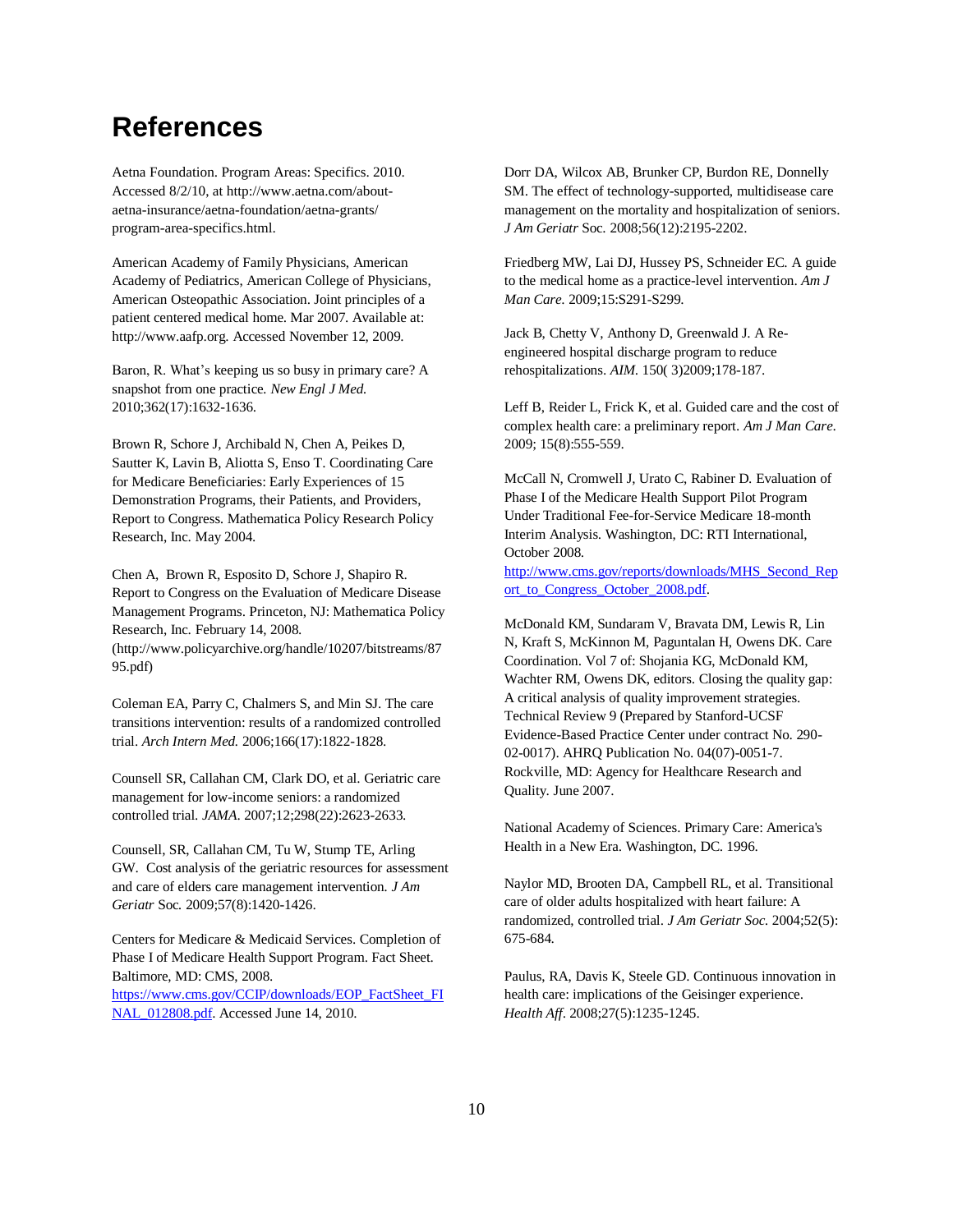Peikes D, Chen A, Schore J, and Brown R. Effects of care coordination on hospitalization, quality of care, and health care expenditures among medicare beneficiaries: 15 randomized trials. *JAMA*.. 2009, 301(6):,603-618.

Reid RJ, Coleman K, Johnson EA, Fishman PA, Hsu C, Soman MP, Trescott CE, Erikson M, Larson EB. The group health medical home at year two: cost savings, higher patient satisfaction, and less burnout for provider. *Health Aff.* 2010;29(5):835-843.

Reid RJ, Fishman PA, Yu O, Ross TR, Tufano JT, Soman MP, Larson EB. Patient-centered medical home demonstration: a prospective, quasi-experimental, before and after evaluation. *Am J Man Care*. 2009;15(9):e71-e87.

Starfield B, Shi L, and Macinko J. Contribution of primary care to health systems and health. *Milbank Q.* 2005;83(5):457–502.